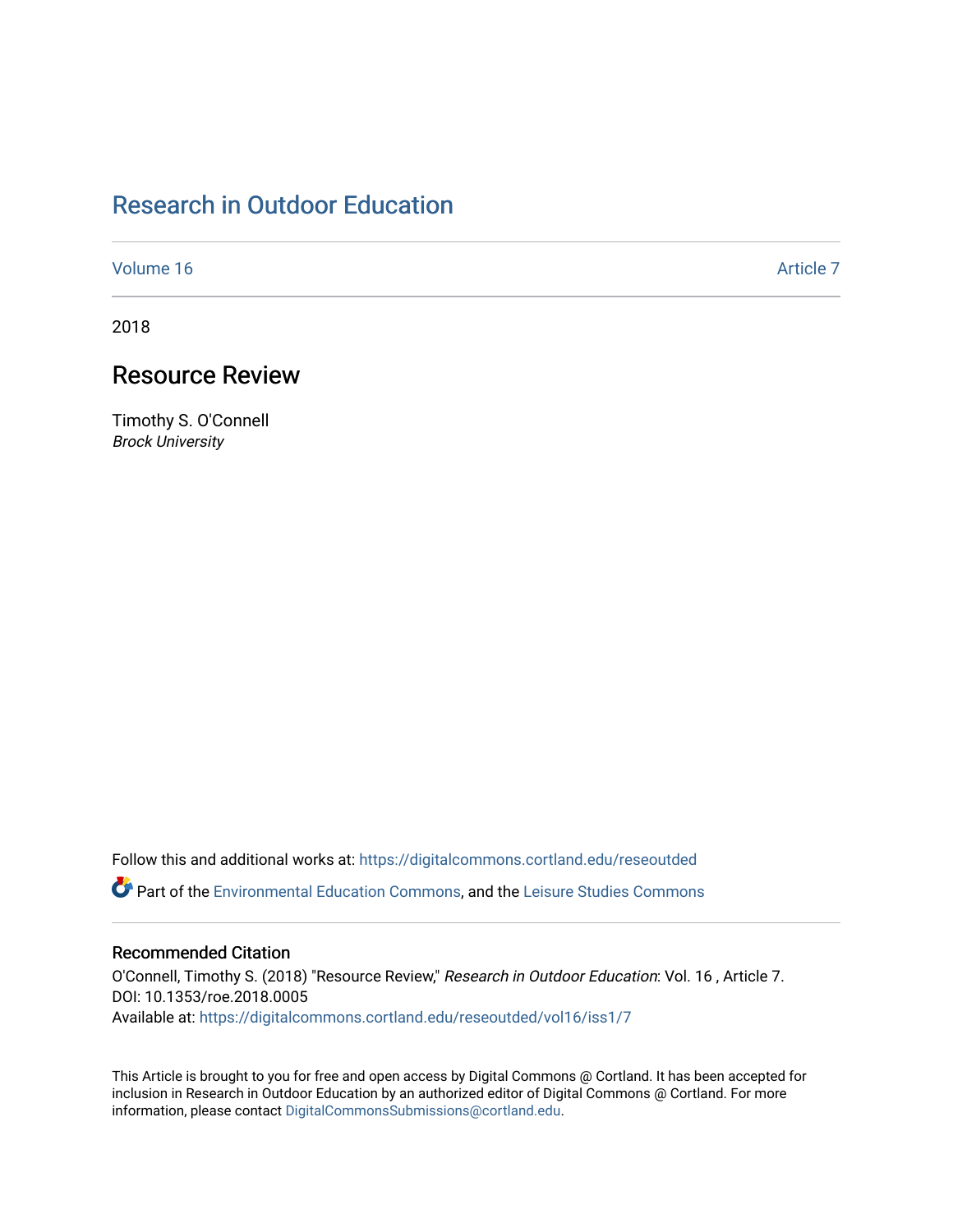Research in Outdoor Education 2018, Vol. 16, pp. 71–73

### **Resource Review**

Timothy S. O'Connell

*Daughters of the forest: Saving the forest one girl at a time* [DVD]. Directed by Samantha Grant, Oley, PA, Bullfrog Films, Inc., 2017, 56 minutes, \$295.00, ISBN 1-941545-79-3

The quote "If you educate a girl, you educate the whole community" by Martin Burt, the founder of the Mbaracayú School, captures the essence of this documentary filmed in and around the Mbaracayú Forest Reserve in Paraguay. With declining forested areas, pressure from big agri-business for more land, and limited opportunities for girls to get an education and employment, the Mbaracayú School opened in 2009 to teach young women to make a living without destroying the forest and to take the knowledge and skills they've learned back to their home communities.

This documentary will appeal to instructors and scholars from a number of academic disciplines including experiential education, environmental education, women's and gender studies, social justice, Latin American studies, and Indigenous studies. By examining the lived experience of four girls at the boarding school, this film demonstrates the efficacy of receiving an education while honouring the struggles and successes of these young women. For many of these students, attending the school is their first time away from their families and home villages. Adjusting to living with people from different backgrounds and cultures, facing gender inequities and inequalities, and pressure to get pregnant are a few of the obstacles confronted by these girls.

The filmmakers are successful at painting a realistic picture of what life is like for these young women and examining the processes and programs used by instructors to educate these students. For example, the film demonstrates the power of experiential and environmental education by showing the place-based activities used at the Mbaracayú School. Students explore the jungle around the school and learn about the variety of plants, animals and sustainable practices that can benefit them and their communities. This

**Timothy S. O'Connell,** Professor, Department of Recreation and Leisure Studies, Brock University.

Address correspondence to Timothy S. O'Connell, Department of Recreation and Leisure Studies, Brock University, 1812 Sir Isaac Brock Way, St. Catharines, ON L2S 3A1, Phone: 905-688-5550 x5014, Email: tim.oconnell@brocku.ca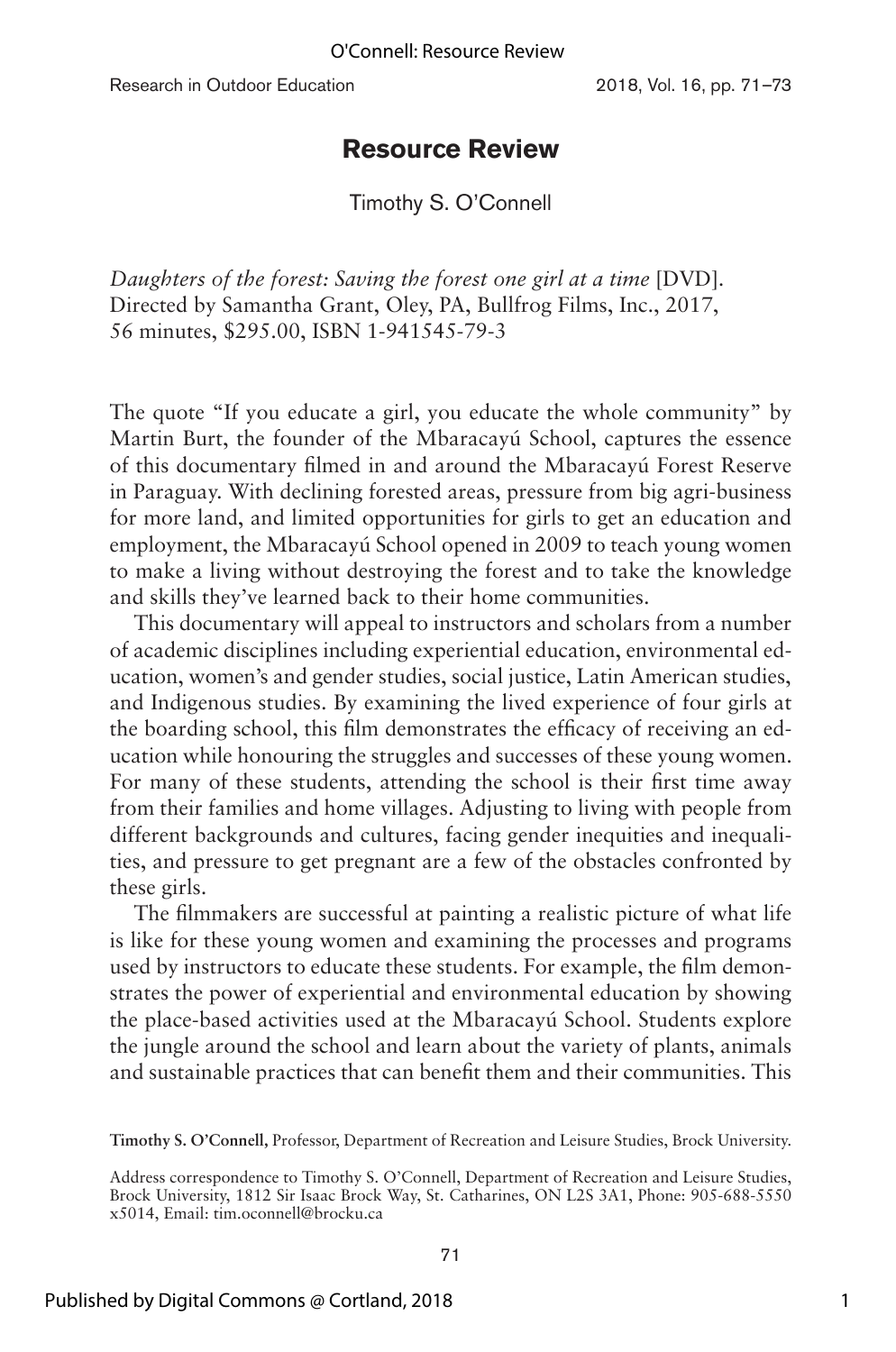#### 72 O'Connell

is particularly important as people living around the Mbaracayú Forest Reserve are generally poor and view logging and other resource extraction as a primary means of making money. Additionally, while large agri-business company lands surround the Reserve, there is little economic gain for local people through employment opportunities or inflow of money back into local communities. Through the lessons learned by developing and running businesses (e.g., raising and selling native tree seedlings) as part of a thirdyear project, these young women not only realize the economic viability of sustainable practices, but gain practical knowledge and skills they can take with them back to their home communities.

From a women's and gender studies and social justice perspective, this documentary explores how the Mbaracayú School attempts to confront teen pregnancy through sex education courses at the school as well as culturally ingrained beliefs about gender roles and opportunities for girls and women. Filmmakers note that Paraguay has one of the highest teen pregnancy rates in the world with approximately 30% of teens having at least one pregnancy. This rate is more than double (70%) for young women from Indigenous communities. While discussing sex and pregnancy is generally taboo in most homes, the Mbaracayú School offers sex education courses to help these young women understand the choices they have. However, the film highlights the tension between modern techniques and traditional cultural practices when it comes to ways of not getting pregnant. For example, some young women's cultures have traditionally used herbs (that may not actually prevent pregnancy) as a method of avoiding getting pregnant. Instructors at the school provide information about this as well as modern methods of contraception.

As students at the school rotate between classes and work assignments, young women learn that they can do the same jobs as men and have the same rights as men do. Students harvest the sesame crop (which women normally don't learn how to farm), work with dairy cows, prepare food in the school kitchen and work at the hotel. One important business run by these young women is a plant nursery. Landowners with large amounts of acreage buy up to 30,000 seedlings at a time as they are required to have 25% of their property maintained as forest. The nursery supports reforestation efforts, demonstrates sustainable business practices, and teaches biology to the students. Additionally, as government funding is not enough to support the school, these businesses not only teach these young women life skills and confidence, but also support the financial needs of the school.

The filmmakers do an admirable job of highlighting the challenges and successes of both the school as a whole and the four young women who were the primary focus of the documentary. The film could do more to ex